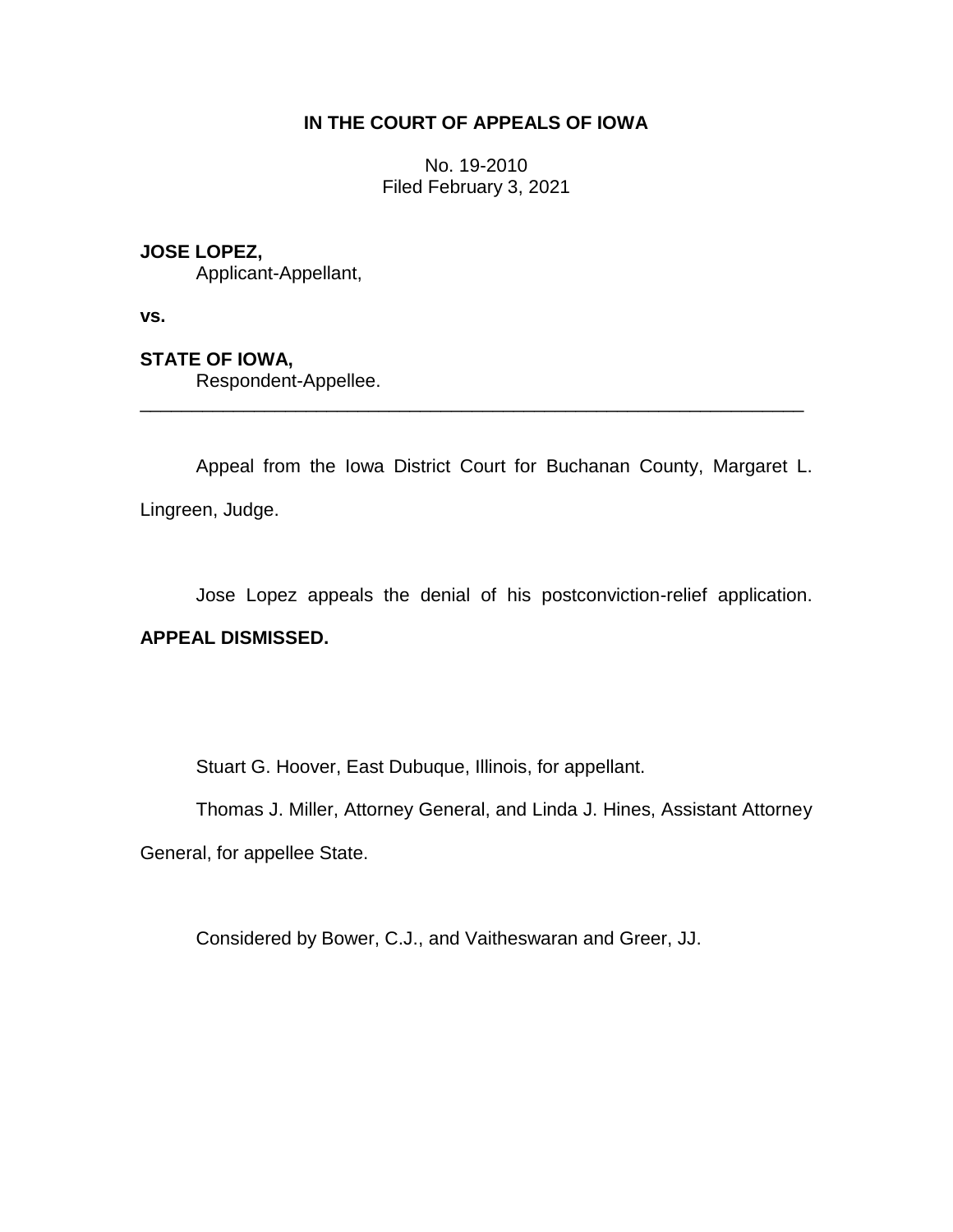#### **VAITHESWARAN, Judge.**

 $\overline{a}$ 

Jose Lopez appeals the denial of his postconviction-relief application. He contends the postconviction court erred in "refusing to take up the matter of [his] illegal sentence." For reasons that will become apparent, we conclude the issue is moot.

The complicated procedural history began with a jury finding of guilt on a charge of stalking.<sup>1</sup> The court sentenced Lopez to a prison term not exceeding five years. In imposing sentence, the court gave Lopez credit for time served on the stalking charge but not for time served on "underlying charges" involving violation of a no-contact order. The court reasoned, "The violations of the no contact order" were "separate and distinct" and Lopez would "be sentenced and serve that in jail."

Lopez completed his prison term for stalking in 2018 and he immediately began serving jail time on the misdemeanor sentences for violation of the nocontact order. While he was serving those sentences, Lopez filed a postconviction-relief application alleging that "this no contact order violation sentencing that [he was] in Buchanan Co[unty] Jail for should have been included in [his] conviction." Lopez's attorney amended the petition to allege in part: "Trial counsel failed to adequately request that [Lopez's] sentence be run concurrently with previously-imposed sentences for numerous violations of a no contact order

 $1$  The jury also found Lopez guilty of indecent exposure. That conviction was reversed on appeal, as was a surcharge imposed in connection with the stalking conviction. *See State v*. *Lopez*, 907 N.W.2d 112, 121–24 (Iowa 2018).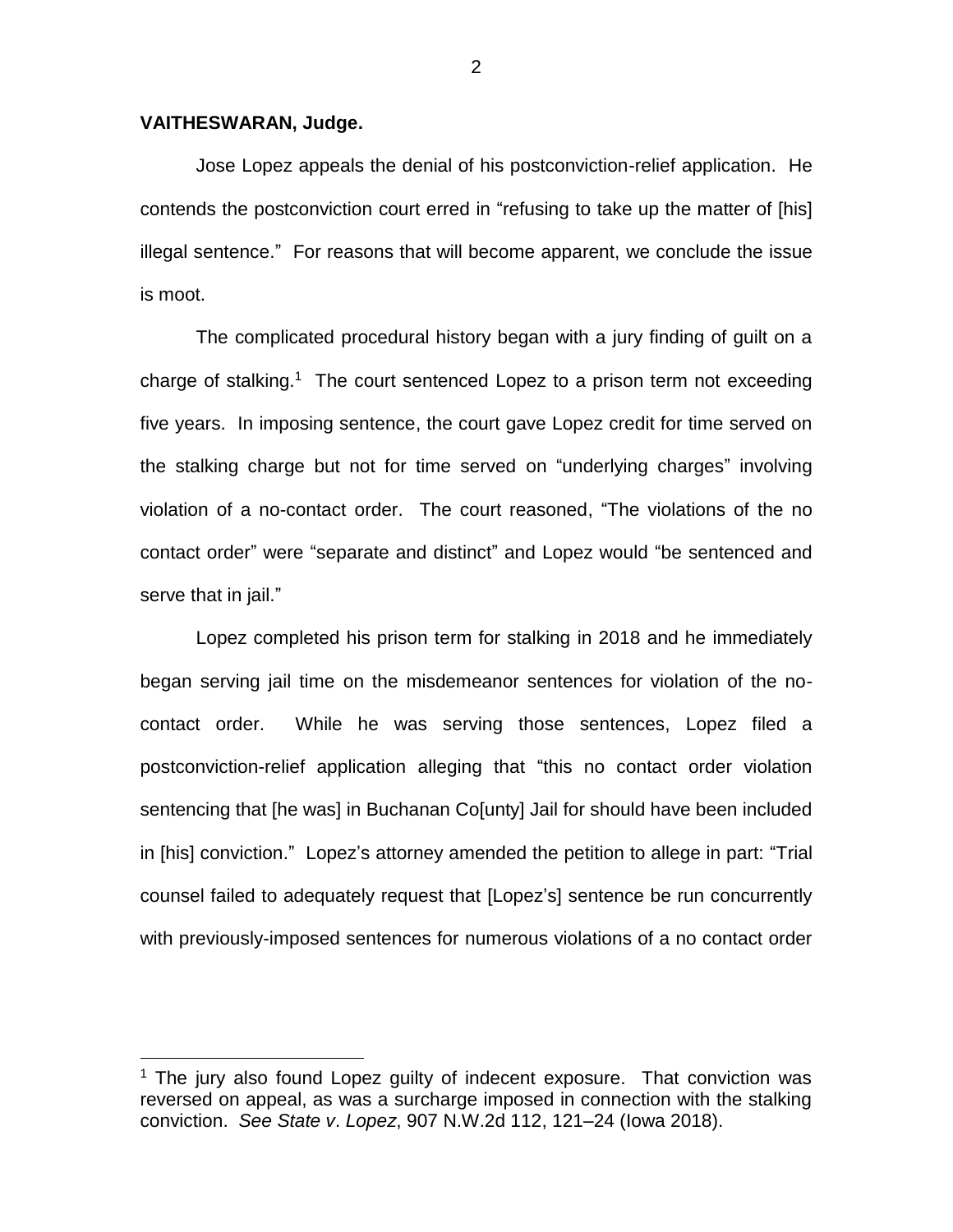against [him] for conduct which formed part of the basis for the underlying criminal charge in this case."

During a break in a hearing on the amended postconviction-relief application and following a discussion with the court about the misdemeanor sentences, Lopez's attorney amended the application a second time. He alleged (1) Lopez's "total sentence imposed for the simple misdemeanors was 990 days (2.71 years)"; (2) on his release from the sentence on the stalking charge, he began "serving the remaining 2.71 years of incarceration at the Buchanan County Jail"; (3) "[b]ecause [his] sentence exceeded one year, his sentencing order for the simple misdemeanors should have committed [him] to the custody of the department of corrections"; and (4) "[b]ecause the sentencing order did not, it [was] an illegal sentence." Postconviction counsel raised the sentencing issue under an ineffective-assistance-of-trial-counsel rubric. When the postconviction hearing resumed, the district court orally denied the second amended application on the ground that the amendment "would change the complexion of" the case, the issue was not "adequately identified" for the State, and the trial attorney who represented Lopez on the stalking charge was not the attorney who represented him in the misdemeanor cases.

Five days after the court's verbal denial of his second amended postconviction-relief application, Lopez filed a motion to correct an illegal sentence in the underlying criminal stalking case. He asserted, "Because [his] sentence exceeded one year, his sentencing order for the simple misdemeanors should have committed [him] to the custody of the department of corrections."

3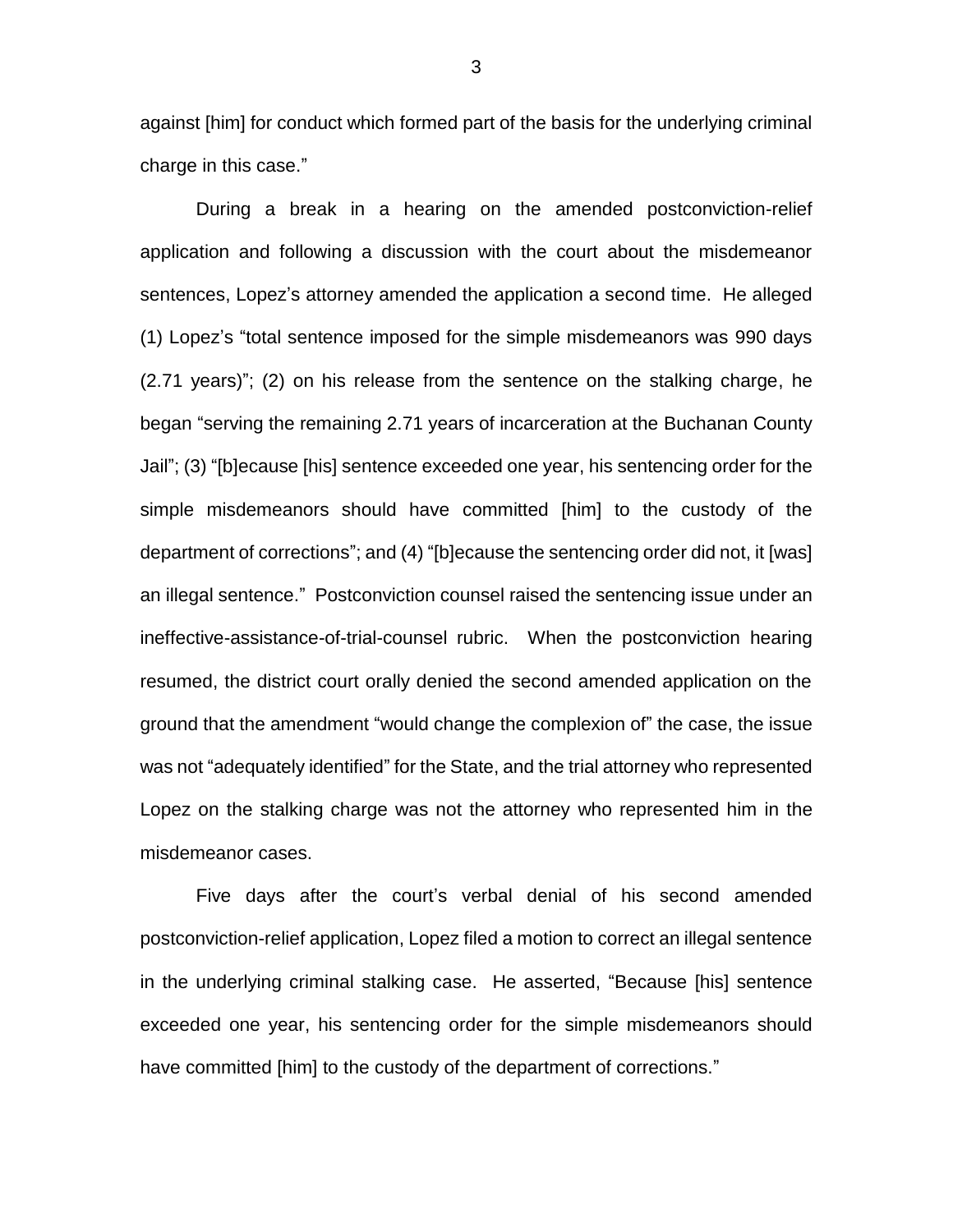Meanwhile, the postconviction court filed a written order on Lopez's postconviction-relief application, again denying the claim that his trial attorney was ineffective in failing to seek "concurrent sentencing" on the misdemeanor sentences. Lopez filed a notice of appeal.

Two days after the notice of appeal was filed, the criminal court filed a detailed order taking no action on the stalking case "for lack of jurisdiction" but granting Lopez's "motion [to correct illegal sentence] in the following remaining cases: SMCR080160-184; SMCR080186-193; SMCR080204-227; SMCR080232; SMCR080300-327; SMCR080328-337; and SMCR080342-356." The court explained, "Iowa Code § 901.8 states in part that '[i]f consecutive sentences are specified in the order of commitment, the several terms shall be construed as one continuous term of imprisonment.'" Based on that provision, the court stated the sentencing court "should have committed the Defendant to the custody of the director of the Iowa Department of Corrections." The court ordered Lopez "immediately committed to the Iowa Department of Corrections to serve the remainder of his sentence in these cases." 2

 $\overline{a}$ 

<sup>2</sup> The supreme court has considered this issue on several occasions. *See, e.g*., *State v. Patterson,* 586 N.W.2d 83, 84 (Iowa 1998) ("When Patterson's consecutive sentences are added together, as required by section 901.8, they total 420 days. This exceeds the one-year period referred to in section 903.4. Under section 903.4, Patterson's sentences should be served in the custody of the director of the department of corrections."); *State v. Kapell*, 510 N.W.2d 878, 880 (Iowa 1994) (concluding consecutive sentences of two years and five days constituted "one continuous term of imprisonment under section 901.8" and the district court imposed an illegal sentence by ordering the defendant to serve five days of his continuous term in the county jail); *State v. Morris*, 416 N.W.2d 688, 689–90 (Iowa 1987) (holding section 901.8 required that two concurrent terms of one year each to be served consecutively to a one-year prison term had to be viewed as one continuous term, requiring commitment to the custody of the director of the department of corrections).